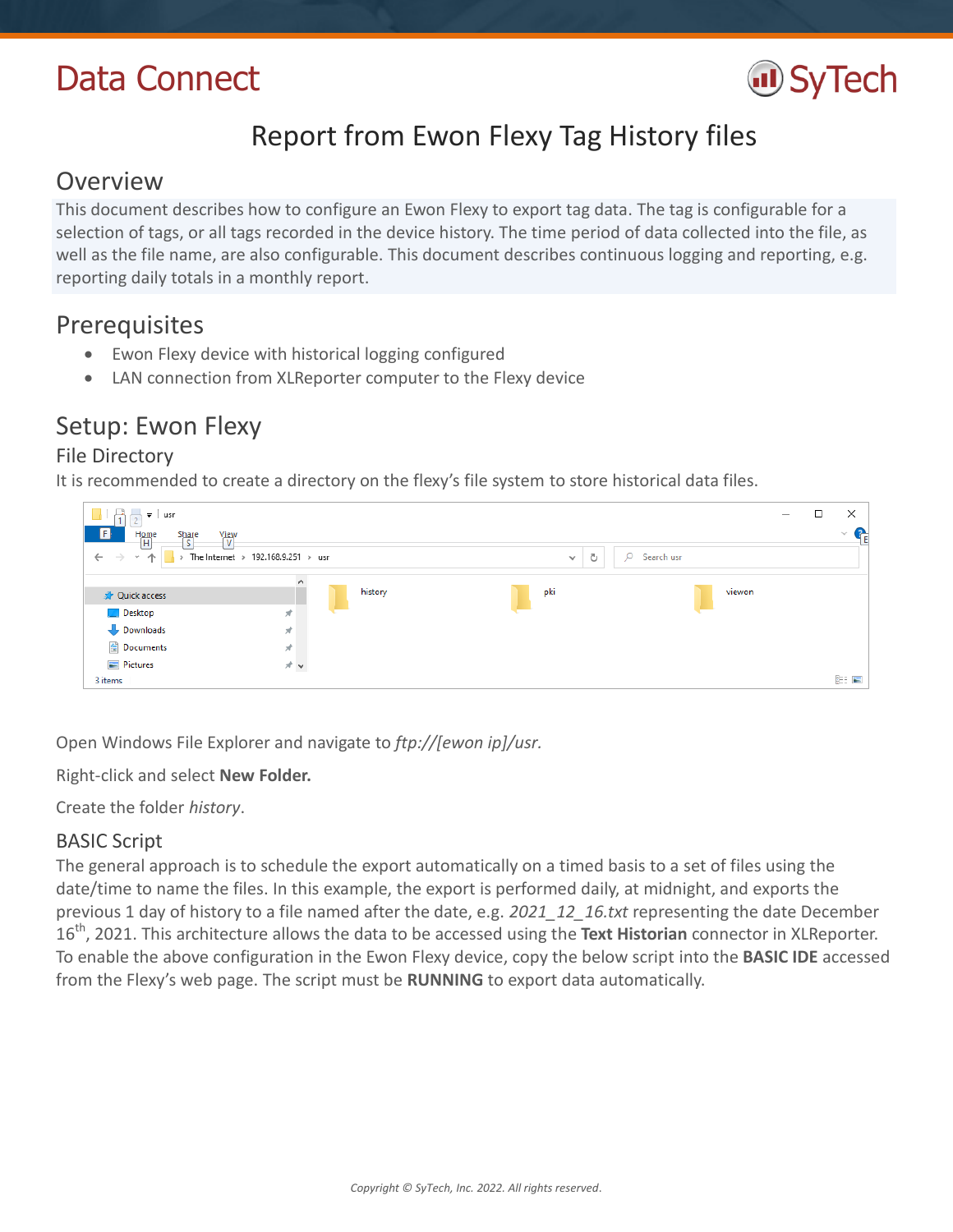

### INIT Section:

*ONDATE 1, "0 0 \* \* \*", "GOTO EXPORT\_HISTORY"*

### User-Defined Section:

*EXPORT\_HISTORY: sDT\$ = TIME\$ sDAY\$ = sDT\$(1 To 2) sMONTH\$ = sDT\$(4 To 5) sYEAR\$ = sDT\$(7 To 10) sPATH\$ = "/usr/history/" + sYEAR\$ + "\_" + sMONTH\$ + "\_" + sDAY\$ + ".txt" WRITEEBD "\$dtHT\$ftT\$st\_d1\$et\_d0\$", sPATH\$ END*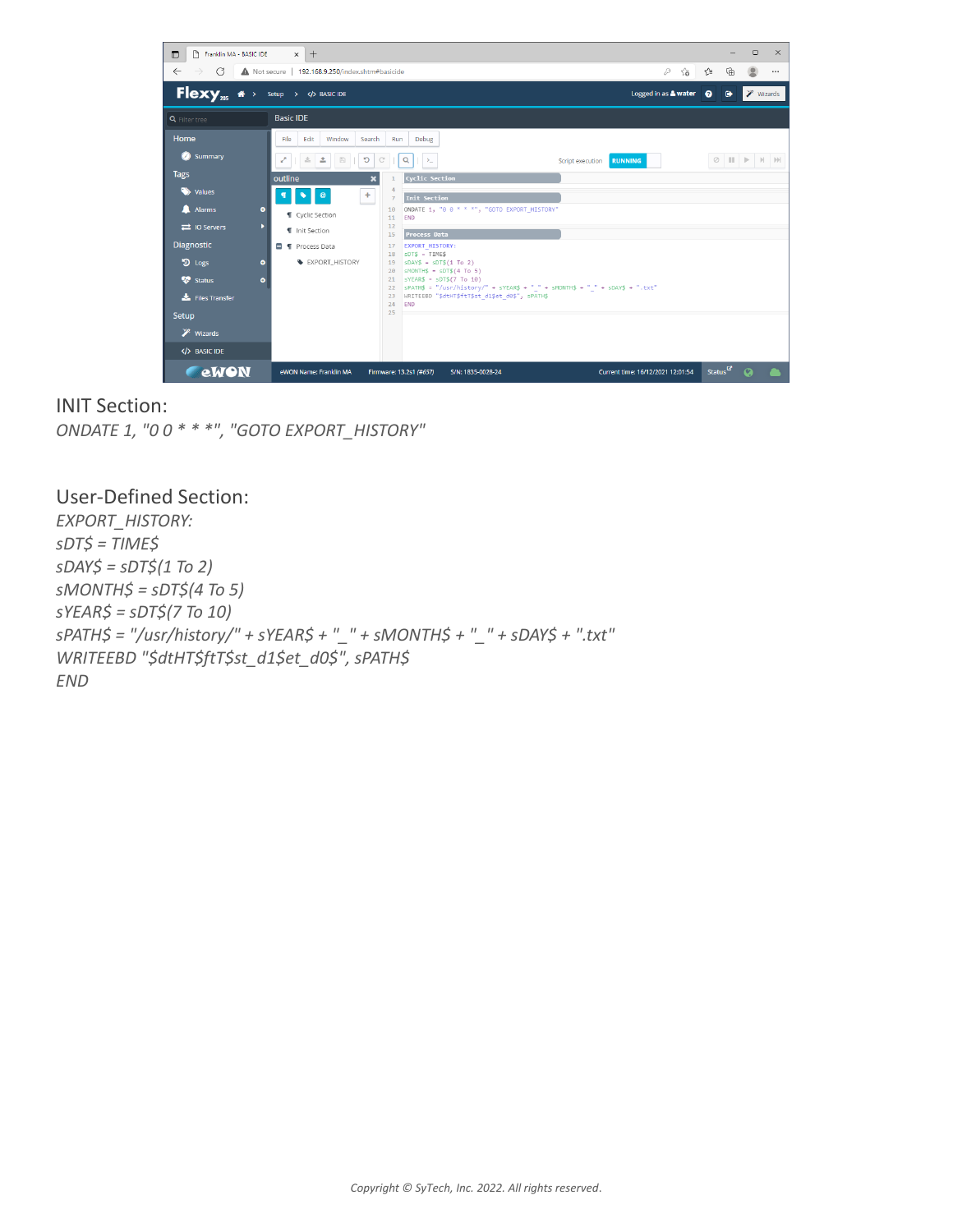# Create a Project

From the **XLReporter Project Explorer** select **File, New** to start the **Project Wizard**. This will give step-by-step instructions on creating a project

Step 1

Enter a **Project Name** and **Description** (optional).

| Project Off Line      |
|-----------------------|
|                       |
| Customer or Site name |
|                       |
| c:\XLRprojects        |
|                       |
|                       |
|                       |

## Step 2

Configure the data connector, click **Add**

|    | New Project                                                      |          |             |  |  |  |
|----|------------------------------------------------------------------|----------|-------------|--|--|--|
|    | Step 2 : Configure the Connectors (data sources) of the Project. |          |             |  |  |  |
|    | Add Modify X Delete   Catalog                                    |          |             |  |  |  |
|    | Name                                                             | Provider | Description |  |  |  |
| ∣∗ |                                                                  |          |             |  |  |  |

#### Select **Text File, Text Historian**.

| <b>Connector Name</b>         | Text_Historian_Flexy               |           |             |
|-------------------------------|------------------------------------|-----------|-------------|
| Description                   |                                    |           |             |
| <b>√</b> Enable File Transfer |                                    |           | Settings    |
| <b>File Location and Name</b> |                                    |           |             |
| Folder                        |                                    |           |             |
| <b>File Name Format</b>       | *.csv                              |           | Refresh     |
| <b>Base File</b>              |                                    |           | <b>View</b> |
|                               |                                    |           | Settings    |
| <b>File Content</b>           |                                    |           |             |
| Date Column                   |                                    |           |             |
|                               | $\triangledown$ Date includes Time |           |             |
| Time Column                   |                                    |           |             |
| Separator                     | Comma                              | Semicolon |             |
|                               | Tab                                | Other     |             |
| Decimal Symbol                |                                    |           |             |
|                               |                                    |           | Settings    |

To transfer the log files automatically from the Flexy, check **Enable File Transfer**. Click **Settings** to configure.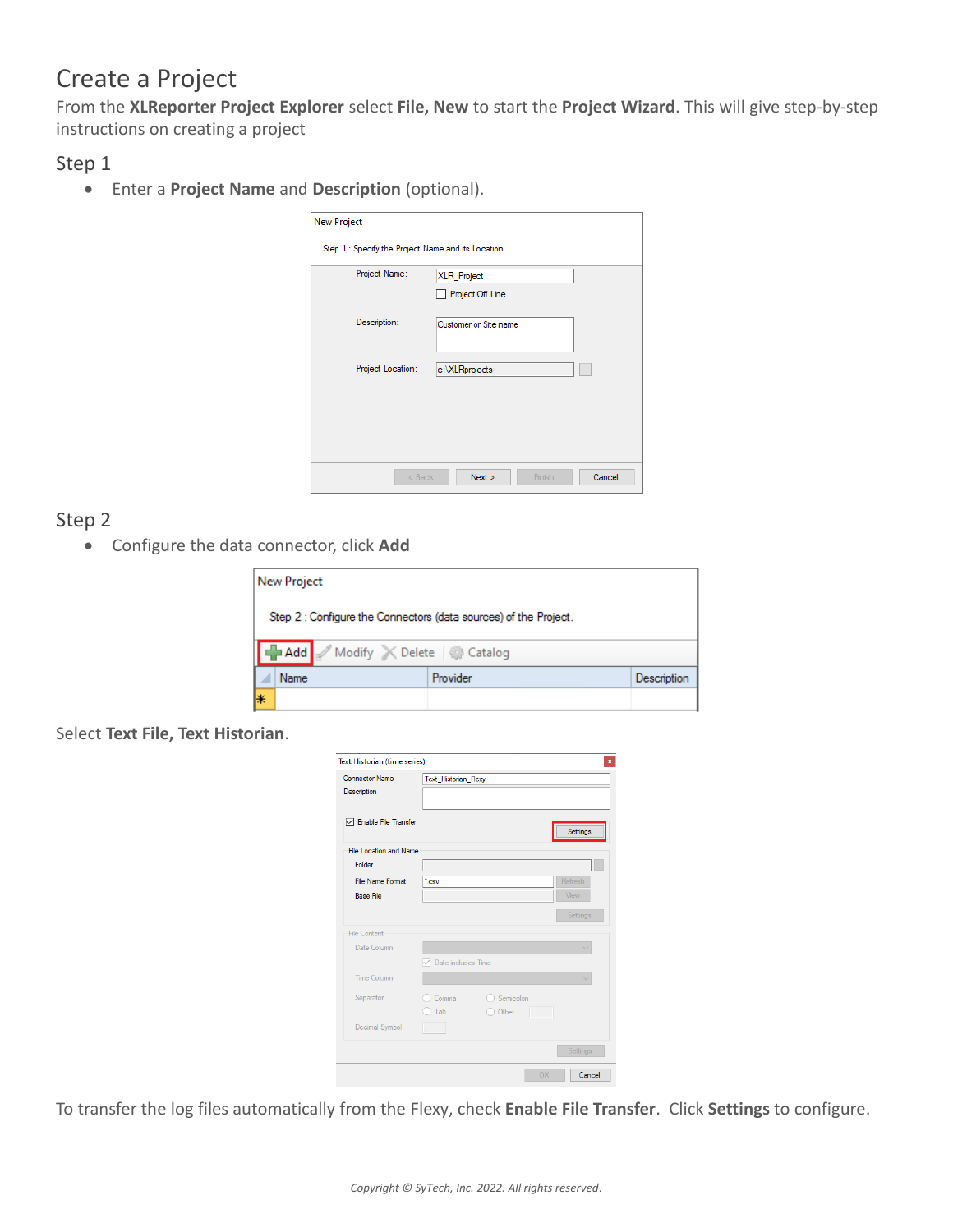| <b>File Transfer Settings</b>                                     |                      |       |                                                    | $\pmb{\mathsf{x}}$            |
|-------------------------------------------------------------------|----------------------|-------|----------------------------------------------------|-------------------------------|
| <b>Transfer Configuration</b>                                     | Text_Historian_Flexy |       | ▣                                                  |                               |
| <b>Transfer Schedule</b>                                          |                      |       |                                                    |                               |
| <b>⊟</b> Time<br>- Continuous<br>- Daily<br>- Weekly<br>- Monthly |                      | Time: | 12:00:00 AM                                        |                               |
|                                                                   |                      |       | Action Time Adjustment:<br>$\overline{\mathbf{0}}$ | $\div$ day(s)<br>$\checkmark$ |
|                                                                   |                      |       | OK                                                 | Cancel                        |

For **Transfer Configuration**, click the browse pushbutton (…). Under the **Server** tab,

| <b>File Transfer</b><br>Name | Text Historian Flexy                                          |  |
|------------------------------|---------------------------------------------------------------|--|
| Server Source<br>Target      |                                                               |  |
| <b>Transfer</b>              |                                                               |  |
| Source<br>Method             | <b>FTP Server</b><br>$\checkmark$<br>Download<br>$\checkmark$ |  |
| <b>FTP</b>                   |                                                               |  |
| <b>Friendly Name</b>         | Servers                                                       |  |
| Server                       |                                                               |  |
| Logon Name                   |                                                               |  |
|                              |                                                               |  |
|                              |                                                               |  |

- In **Transfer**, set **Source** based on the previous network configuration.
- Set **Method** to *Download*.

Click **Servers** to define an FTP Server connection.

| Servers              |            | $\mathbf x$  |
|----------------------|------------|--------------|
| <b>Friendly Name</b> | Server     | User Name    |
| ₩                    | <b>TAX</b> |              |
|                      |            |              |
|                      |            |              |
|                      |            |              |
|                      |            |              |
|                      |            |              |
|                      |            |              |
|                      |            |              |
|                      |            |              |
|                      |            | OK<br>Cancel |

To define a new FTP Server, select the **Friendly Name** column of the next available row in the list and click the browse pushbutton (…).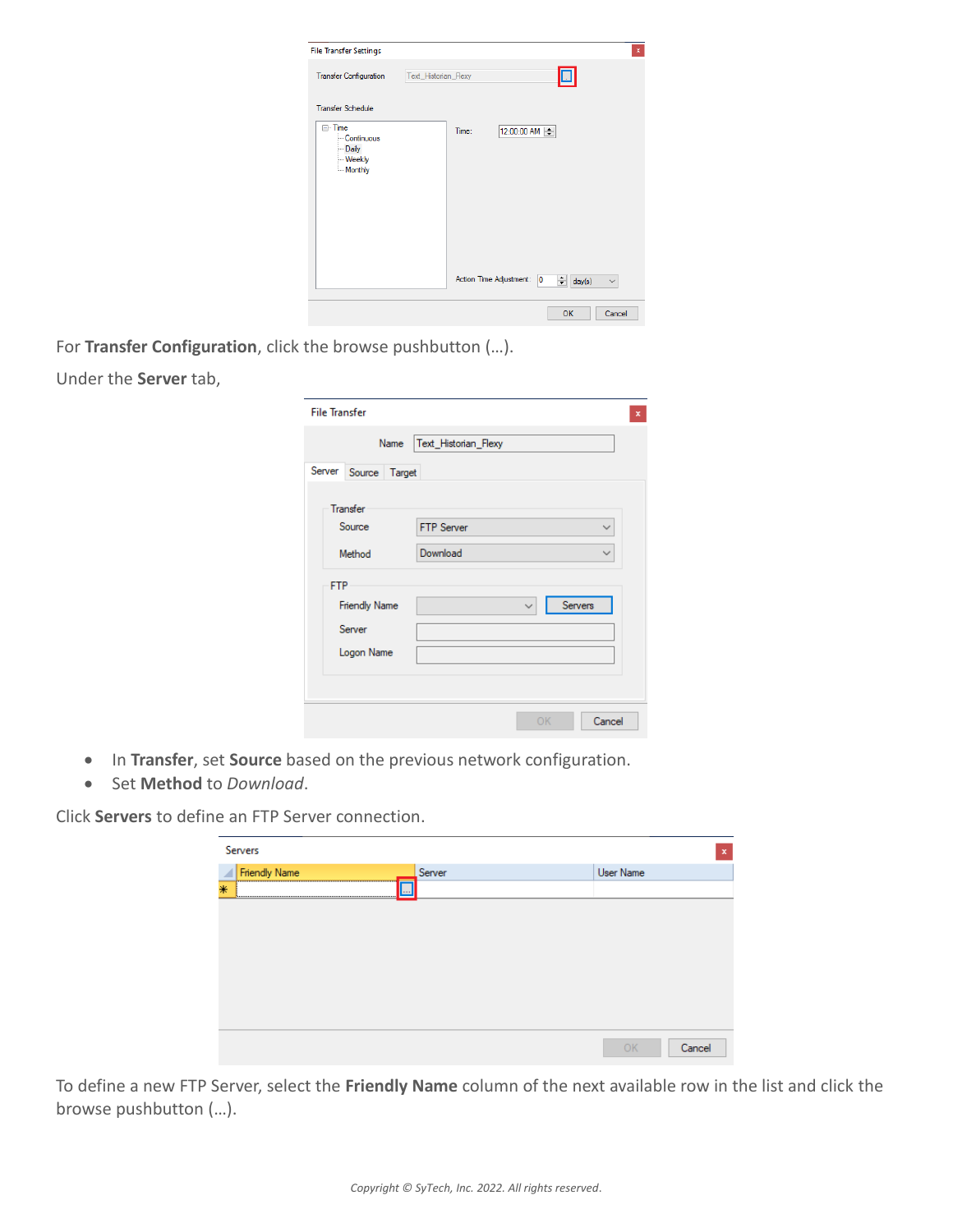| Server                 | $\boldsymbol{\mathsf{x}}$ |
|------------------------|---------------------------|
| <b>Friendly Name</b>   | Flexy                     |
| Server                 |                           |
| Server(FTP)            | 192.168.9.251             |
| <b>Port Number</b>     | <b>▽</b> Use Default      |
| Encryption             | None                      |
| Logon Information      |                           |
| <b>Name</b>            | sytech                    |
| Password               |                           |
|                        | Use Anonymous             |
|                        |                           |
|                        |                           |
|                        |                           |
|                        |                           |
| <b>Test FTP Server</b> |                           |
|                        | OK<br>Cancel              |
|                        |                           |

- Set **Friendly Name** to a name that reflects the .
- For **Server**, set **Server(FTP)** to the IP Address of the Flexy.
- For **Logon Information** enter a user **Name** and **Password** to log in to the Flexy.
- Click **Test FTP Server** to verify the configured settings for the server.
- Click **OK** to return to the list of FTP Servers.
- With the server row selected, click **OK** again to return to File Transfer.

| <b>File Transfer</b><br>Name | Text_Historian_Flexy              |  |
|------------------------------|-----------------------------------|--|
| Server Source<br>Target      |                                   |  |
| Transfer                     |                                   |  |
| Source                       | <b>FTP Server</b><br>$\checkmark$ |  |
| Method                       | Download                          |  |
| <b>FTP</b>                   |                                   |  |
| <b>Friendly Name</b>         | Servers<br><b>Flexy</b><br>v      |  |
| Server                       | 192.168.9.250                     |  |
| Logon Name                   | sytech                            |  |
|                              |                                   |  |
|                              | Cancel<br>OK                      |  |

The FTP settings should now be filled out.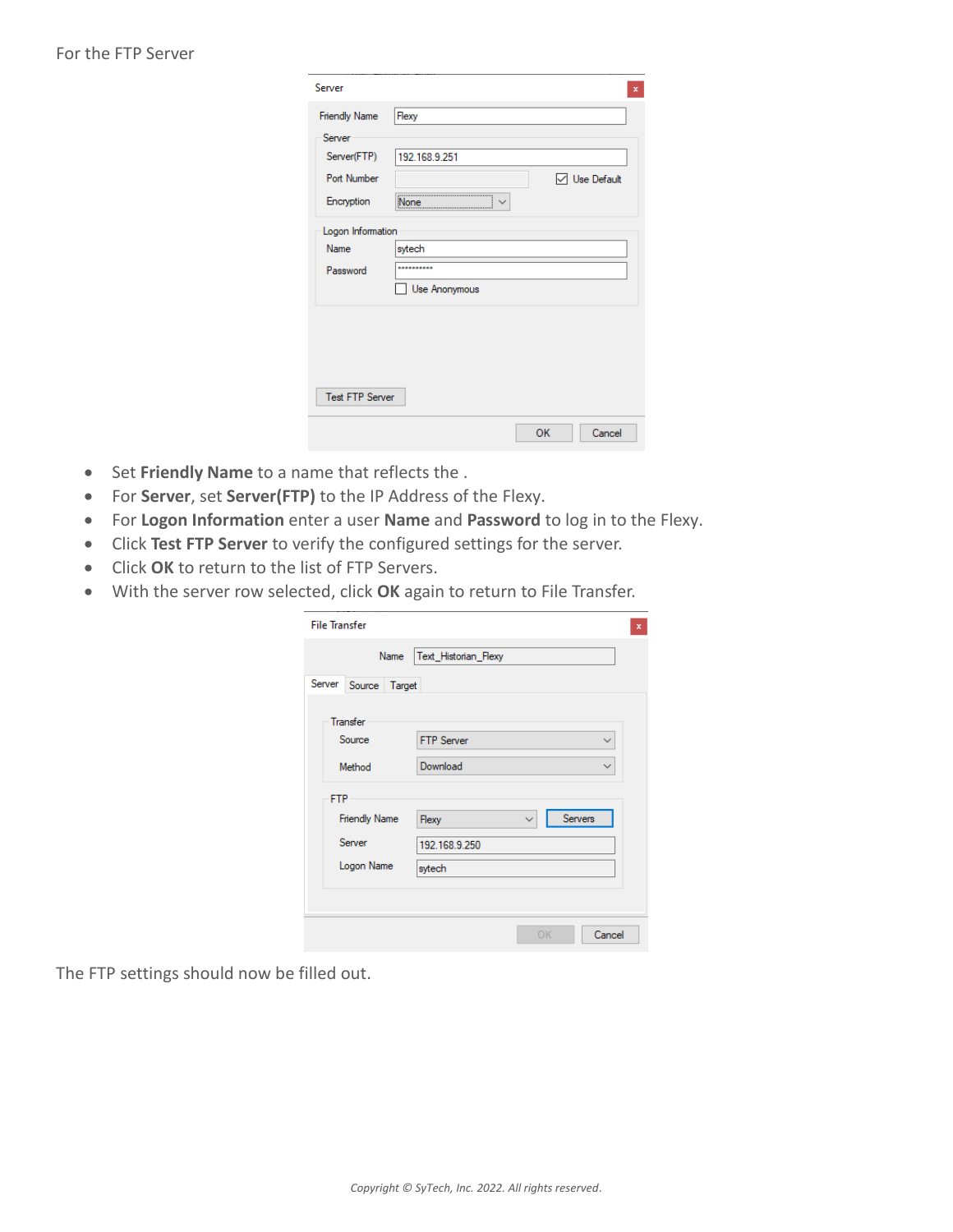Select the **Source** tab to specify the **Folder** containing the log files.

|        | Name              | Text_Historian_Flexy                     |        |
|--------|-------------------|------------------------------------------|--------|
| Server | Source<br>Target  |                                          |        |
|        | Folder<br>Project | Root                                     |        |
|        | <b>◎</b> Specific | Flexy/usr/history                        |        |
|        | <b>Subfolders</b> | None                                     | $\sim$ |
|        | Filter<br>Name    | *.txt                                    |        |
|        | $\vee$ Date       | $\vee$ 1<br>day(s)<br><b>Most Recent</b> |        |
|        |                   | <b>Exclude Most Recent</b>               |        |
|        |                   |                                          |        |

The **Folder** section defines the source file path. Set this to the /*usr/history* directory on the Flexy.

The **Filter** section determines which files are transferred. At a minimum the **Name** should be set to *\*.txt* (the file extension created by the WRITEEBD function in the Flexy BASIC script) to ensure that files with the .txt extension are transferred.

The **Target** tab defines the local archive path and overwrite behavior.

| <b>File Transfer</b> | x                                                                                    |
|----------------------|--------------------------------------------------------------------------------------|
| Name                 | Text Historian Flexy                                                                 |
| Server Source        | Target                                                                               |
| Folder               | C:\XLRprojects\XLRproject_Ewon_TextData\Data\history<br>Clear Folder before transfer |
| Overwrite            | Size Change<br>$\checkmark$                                                          |
|                      |                                                                                      |
|                      |                                                                                      |
|                      |                                                                                      |
|                      |                                                                                      |
|                      |                                                                                      |
|                      | OK<br>Cancel                                                                         |

 **Overwrite** defines behavior when a source file already exists in the target path. Set this to *Size Change* to overwrite only when the source file contains different content than the target.

Click **OK** to save this configuration. An initial download runs automatically.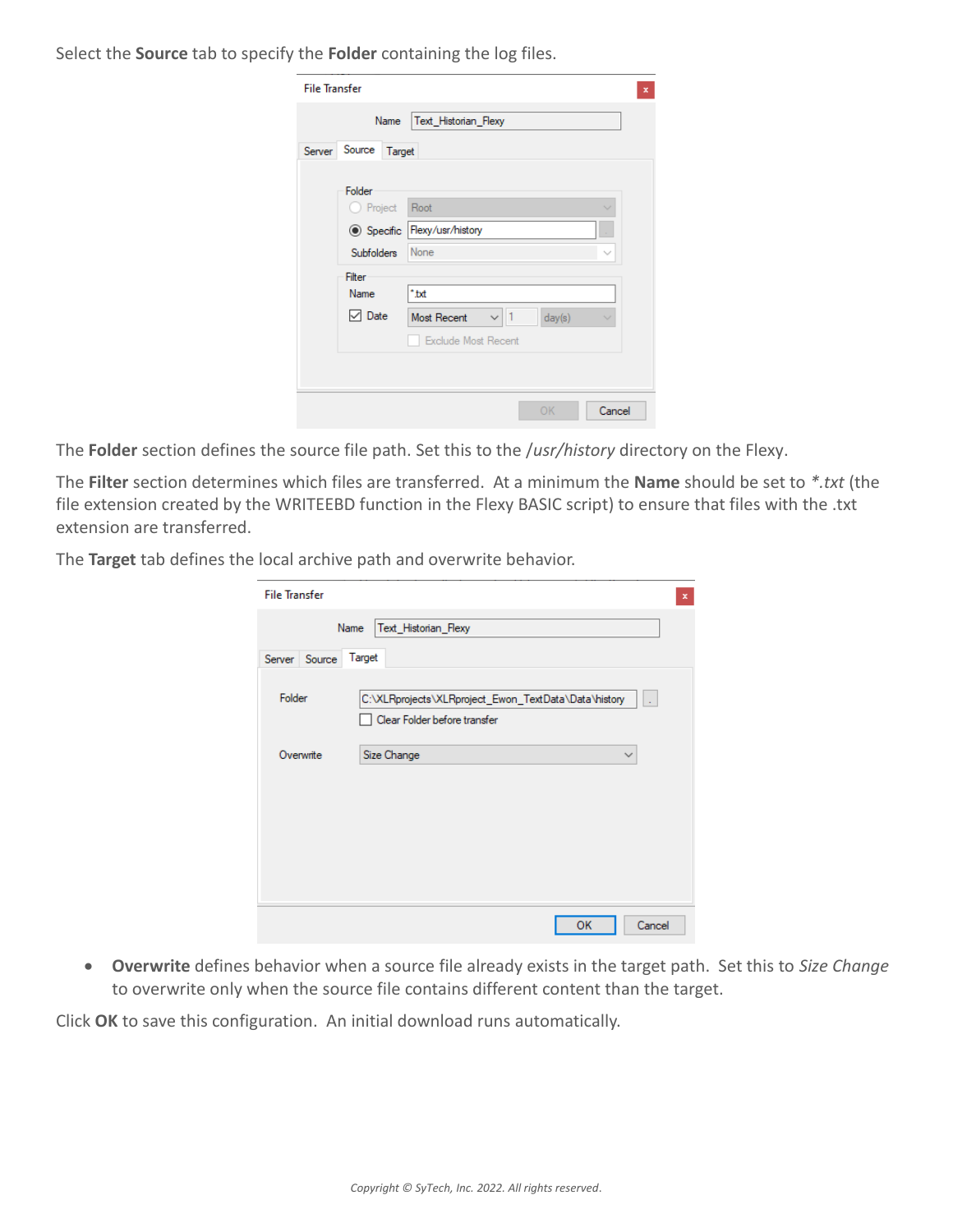| <b>File Transfer Settings</b>                                                     |                                                                                            | $\mathbf{x}$ |
|-----------------------------------------------------------------------------------|--------------------------------------------------------------------------------------------|--------------|
| <b>Transfer Configuration</b>                                                     | Text_Historian_Flexy<br>IJ                                                                 |              |
| <b>Transfer Schedule</b>                                                          |                                                                                            |              |
| ⊟ <sub>"</sub> Time<br>- Continuous<br>- Daily<br><b>Weekly</b><br><b>Monthly</b> | 12:05:00 AM =<br>Time:<br>Action Time Adjustment:<br>10<br>$\equiv$ day(s)<br>$\checkmark$ |              |
|                                                                                   |                                                                                            |              |
|                                                                                   | OK<br>Cancel                                                                               |              |

Set the **Transfer Schedule** based on the configuration of the BASIC script.

Click **OK** to return to the connector settings.

| Text Historian (time series) |                                                    |           |    |          | x |
|------------------------------|----------------------------------------------------|-----------|----|----------|---|
| <b>Connector Name</b>        | Text Historian Flexy                               |           |    |          |   |
| Description                  |                                                    |           |    |          |   |
| □ Enable File Transfer       |                                                    |           |    |          |   |
|                              |                                                    |           |    | Settings |   |
| File Location and Name       |                                                    |           |    |          |   |
| Folder                       | C:\XLRprojects\XLRproject_Ewon_TextData\Data\histi |           |    |          |   |
| <b>File Name Format</b>      | YYYY_MM_DD.txt                                     |           |    | Refresh  |   |
| <b>Base File</b>             | 2021_12_15.txt                                     |           |    | View     |   |
|                              |                                                    |           |    | Settings |   |
| <b>File Content</b>          |                                                    |           |    |          |   |
| Date Column                  | <b>TimeStr</b>                                     |           |    |          |   |
|                              | $\sqrt{\phantom{a}}$ Date includes Time            |           |    |          |   |
| Time Column                  | TimeInt                                            |           |    | u        |   |
| Separator                    | Comma                                              | Semicolon |    |          |   |
|                              | Tab                                                | Other     |    |          |   |
| Decimal Symbol               |                                                    |           |    |          |   |
|                              |                                                    |           |    | Settings |   |
|                              |                                                    |           | OK | Cancel   |   |

#### Under **File Location and Name**

These values are defaulted based on the latest file transferred from the Flexy. In **File Name Format**, characters like *YYYY*, *MM* and *DD*, etc. indicate date and time expressions in the file names. In the example BASIC script described in this document, the file name should be *YYYY\_MM\_DD.txt*.

Click **View Latest** to test the connection to the historical files.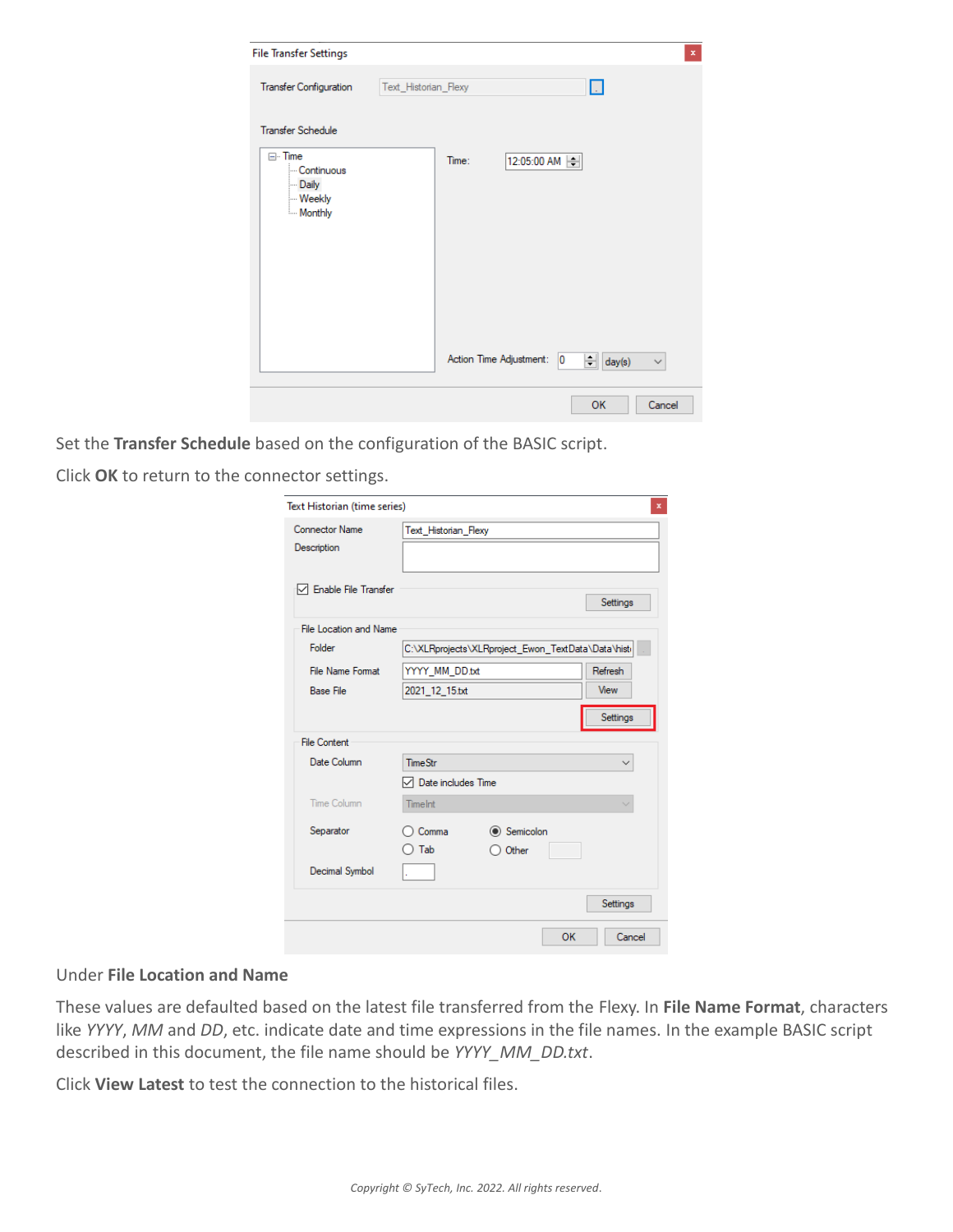When the file is generated, the column names contain quotation marks which is not supported by the driver used by XLReporter. In addition, the timestamp format is not compatible.

The file issues can be solved using a schema.

Open **File Settings** and enter the following information:

*[xlreporter] ; the row containing the headers (=0 custom) HeaderRow=1*

*; the row containing the first set of data DataRow=2*

*[consolidated.csv] Format=Delimited(;) DecimalSymbol=. ColNameHeader=True DateTimeFormat=dd/MM/yyyy hh:nn:ss*

*; Custom Headings Col1=TimeInt Long Col2=TimeStr DateTime Col3=[first tag name in file] [first tag data type]*

*… ColN=[last tag name in file] [last tag data type]*

Where *Tag1* through *TagN* are the tag names from the flexy. Note the required definition of the timestamp.

Click **OK** to return to **Text Historian (time series).**

#### Under **File Content**

These settings define the setup of the date/time as well as the value separator which are determined from the files themselves. For Ewon **Date Column** is the *TimeStr* column, and **Date Includes Time** is enabled. **Separator**  is *Semicolon*.

Click **OK** to return to **New Project**. Click **Finish** to deploy the project.

#### Verify Data Communication

Open the **Project Explorer** and select the **Tools** tab**.** Open **Connector Groups.** Select the Flexy history connector and then select **Add**.

| Select Group Type<br>$\mathbf{r}$ |        |
|-----------------------------------|--------|
| Summary Values from Server        |        |
| ◯ Summary Values from XLReporter  |        |
| use raw values                    |        |
| Raw Values                        |        |
| <b>Raw Text</b>                   |        |
| Sampled Values                    |        |
| Live Values                       |        |
| <b>Custom Values</b>              |        |
| Base on                           |        |
| <blank></blank>                   |        |
| OK                                | Cancel |